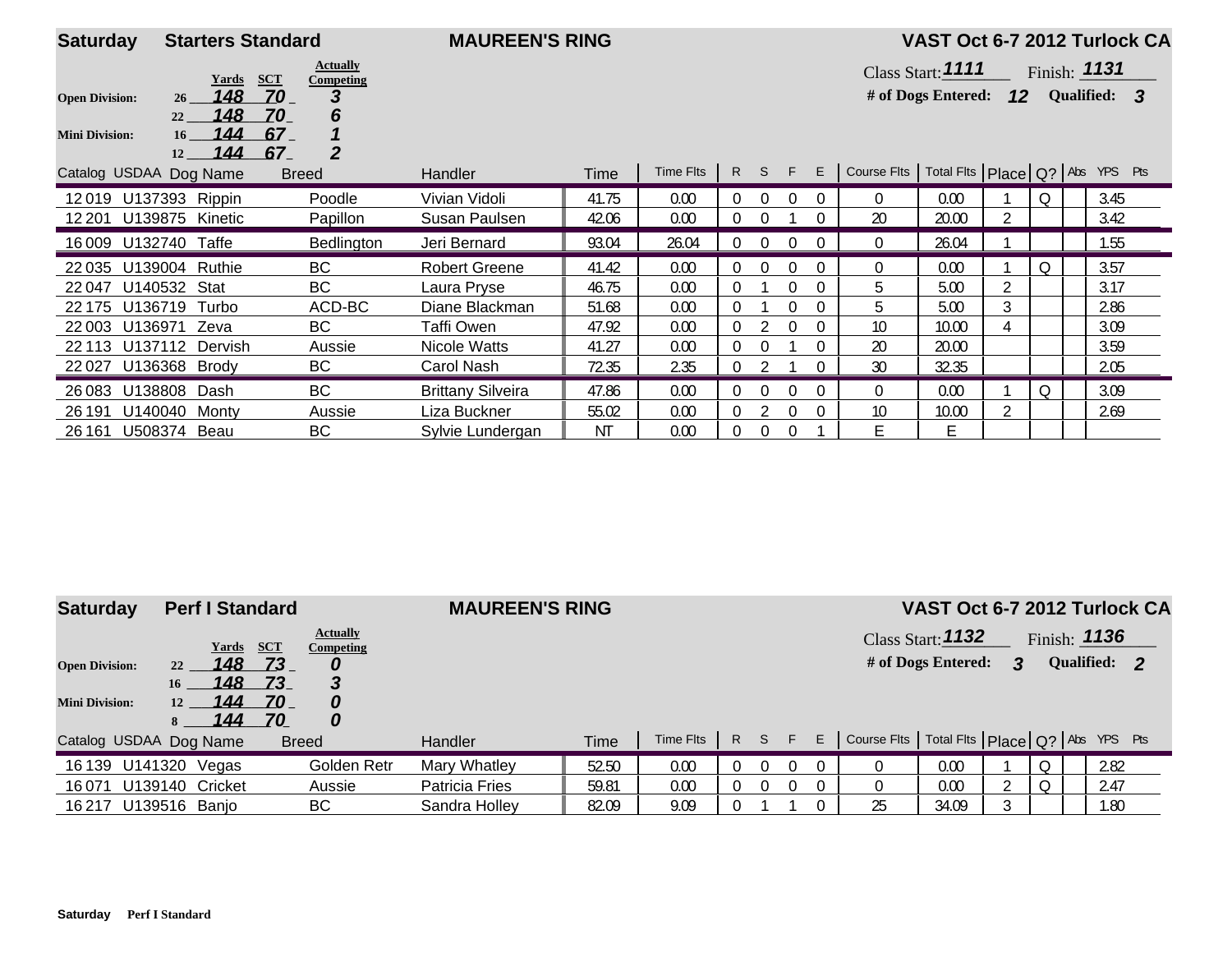| <b>Saturday</b>       | <b>Starters Snooker</b>  |                              |                | <b>MAUREEN'S RING</b> |              |    |        |                    |        | VAST Oct 6-7 2012 Turlock CA |               |         |  |
|-----------------------|--------------------------|------------------------------|----------------|-----------------------|--------------|----|--------|--------------------|--------|------------------------------|---------------|---------|--|
|                       | <b>SCT</b>               | <b>Actually</b><br>Competing |                |                       |              |    |        | Class Start: 237   |        |                              | Finish: $243$ |         |  |
| <b>Open Division:</b> | 50.00<br>26              |                              |                |                       |              |    |        | # of Dogs Entered: |        | $\boldsymbol{\Lambda}$       | Qualified: 2  |         |  |
|                       | 50.00<br>22              |                              |                |                       |              |    |        |                    |        |                              |               |         |  |
| <b>Mini Division:</b> | 51.00<br>16 <sup>1</sup> | 0                            |                |                       |              |    |        |                    |        |                              |               |         |  |
|                       | 52.00<br>12              |                              |                |                       |              |    | Clsing |                    | Points |                              |               |         |  |
| Catalog               | <b>USDAA</b><br>Dog Name | <b>Breed</b>                 | <b>Handler</b> | Time                  | Opening Path | E. | max    | Opning             | Clsing | Total                        | Place Q? Pts  |         |  |
| 12 201                | Kinetic<br>U139875       | Papillon                     | Susan Paulsen  | 35.39                 | 141717       |    |        | 21                 | 27     | 48                           |               | Q       |  |
| 22027                 | U136368<br>Brody         | BC.                          | Carol Nash     | 34.79                 | 1217         |    |        |                    | 27     | 38                           |               | $\circ$ |  |
| 22 113                | U137112<br>Dervish       | Aussie                       | Nicole Watts   | ΝT                    |              |    |        |                    |        |                              | $\sim$        |         |  |
| 22 003                | U136971<br>Zeva          | ВC                           | Taffi Owen     | ΝT                    |              |    |        |                    | 0      |                              | ્ર            |         |  |

| <b>Saturday</b>       |                       | <b>Perf I Snooker</b> |                                     | <b>MAUREEN'S RING</b>   |             |              |    |        |                    |             | VAST Oct 6-7 2012 Turlock CA |                   |  |  |
|-----------------------|-----------------------|-----------------------|-------------------------------------|-------------------------|-------------|--------------|----|--------|--------------------|-------------|------------------------------|-------------------|--|--|
|                       |                       | <b>SCT</b>            | <b>Actually</b><br><b>Competing</b> |                         |             |              |    |        | Class Start: 243   |             |                              | Finish: $248$     |  |  |
| <b>Open Division:</b> | 22                    | 51.00                 |                                     |                         |             |              |    |        | # of Dogs Entered: |             | 5                            | <b>Qualified:</b> |  |  |
|                       | 16                    | 51.00                 |                                     |                         |             |              |    |        |                    |             |                              |                   |  |  |
| <b>Mini Division:</b> | 12                    | 52.00                 |                                     |                         |             |              |    |        |                    |             |                              |                   |  |  |
|                       | 8                     | <b>53.00</b>          | 0                                   |                         |             |              |    | Clsing |                    | Points      |                              |                   |  |  |
| Catalog               | <b>USDAA</b>          | Dog Name              | <b>Breed</b>                        | <b>Handler</b>          | <b>Time</b> | Opening Path | E. | max    | Opning             | Clsing      | Total                        | Place Q?   Pts    |  |  |
| 12061                 | <b>U135619 Bertie</b> |                       | Sheltie                             | Cynthia Roberts         | 55.00       | 121717       | 0  |        | 19                 | 20          | 39                           |                   |  |  |
| 16 139                | U141320               | Vegas                 |                                     | Golden Ret Mary Whatley | <b>NT</b>   | 121512       |    | h      | 12                 | 14          | 26                           |                   |  |  |
| 16 001                | U141450 Minnie        |                       | Whippet                             | Sandra Holley           | 62.39       | 171212       |    |        | 14                 | Q           | 23                           | ി                 |  |  |
|                       | 16217 U139516 Banjo   |                       | BC                                  | Sandra Holley           | ΝT          |              | 0. |        |                    | $\mathbf 0$ | abs                          |                   |  |  |
| 22 117                | U138536               | Jed                   | ВC                                  | Linda Greene            | 45.79       | 121215       |    |        | 12                 | 20          | 32                           |                   |  |  |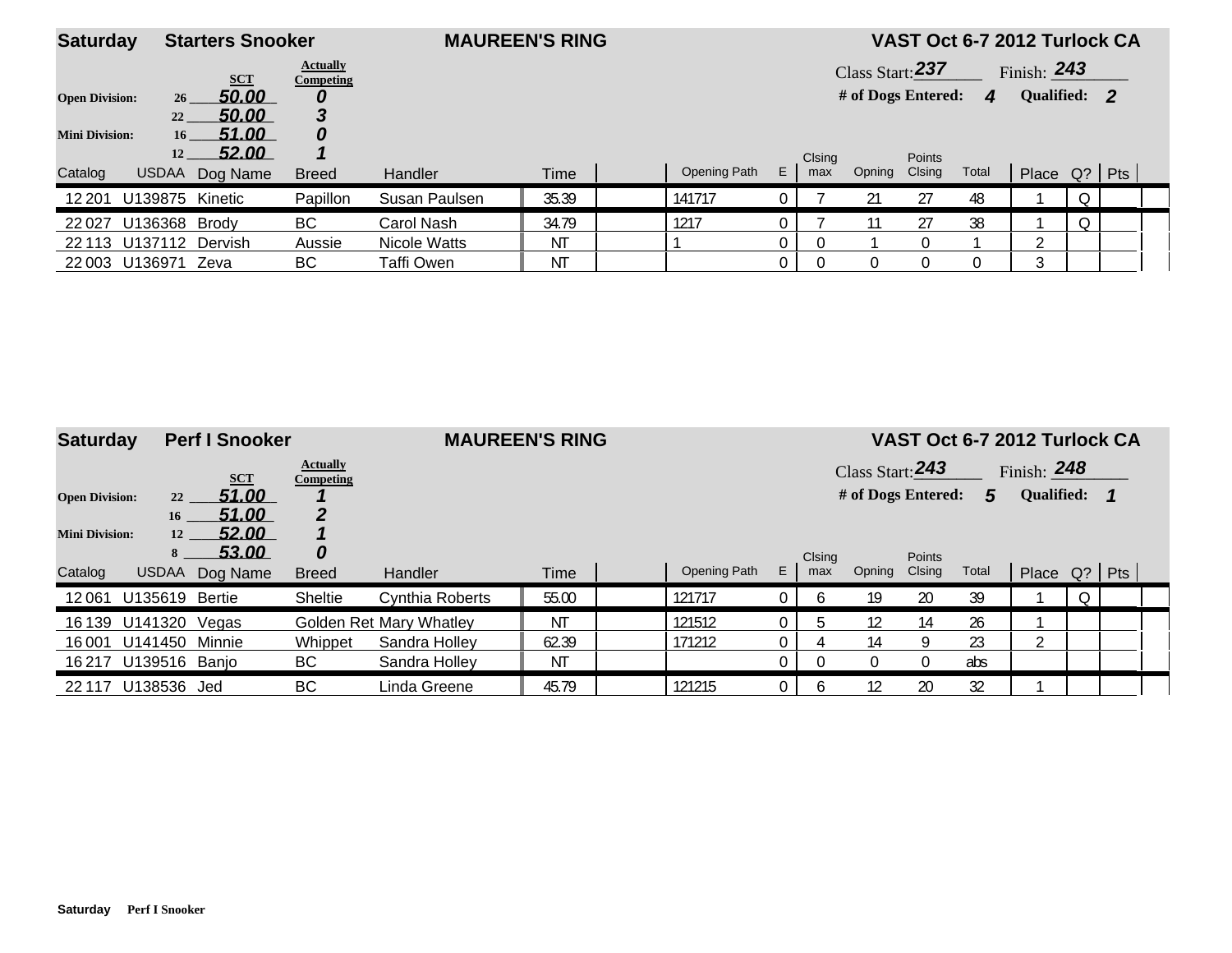| <b>Saturday</b>       | <b>Starters Pairs</b>            |                                         |                              | <b>MAUREEN'S RING</b> |          |                |            |                          | VAST Oct 6-7 2012 Turlock CA            |                    |   |     |
|-----------------------|----------------------------------|-----------------------------------------|------------------------------|-----------------------|----------|----------------|------------|--------------------------|-----------------------------------------|--------------------|---|-----|
|                       | <b>Course Distance</b>           | <b>Oualifying</b><br><b>Course Time</b> | <b>Actually</b><br>Competing |                       |          |                |            | Class Start: 939         |                                         | Finish: <b>943</b> |   |     |
| <b>Open Division:</b> | 142                              | 66                                      | 3                            |                       |          |                |            | # of Dogs Entered:       | $\boldsymbol{4}$                        | Qualified: 2       |   |     |
| <b>Mini Division:</b> | 139                              | 65                                      |                              |                       |          |                |            |                          |                                         |                    |   |     |
| Catalog USDAA         |                                  | Dog Name<br><b>Breed</b>                | Handler                      | <b>Time</b>           |          |                | R S F      |                          | E   urse F   Time+ Flts   Place   $Q$ ? |                    |   | Abs |
| 22 047<br>12 019      | U140532 Stat<br>U137393 Rippin   | BC<br>Poodle                            | Laura Pryse<br>Vivian Vidoli | 38.06                 | $\bf{0}$ |                | $0\quad 0$ | $\mathbf{0}$<br>$\bf{0}$ | 38.06                                   |                    | 0 |     |
| 22 113<br>22 027      | U137112 Dervish<br>U136368 Brody | Aussie<br>BC                            | Nicole Watts<br>Carol Nash   | ΝT                    |          | 3 <sup>1</sup> | $\Omega$   | E                        | E                                       |                    |   |     |
|                       |                                  |                                         |                              |                       |          |                |            |                          |                                         |                    |   |     |

| <b>Saturday</b>       |                                  | <b>Perf I Pairs</b>    |                                         | <b>MAUREEN'S RING</b>                                    |       |  |          |                    | VAST Oct 6-7 2012 Turlock CA    |              |       |     |
|-----------------------|----------------------------------|------------------------|-----------------------------------------|----------------------------------------------------------|-------|--|----------|--------------------|---------------------------------|--------------|-------|-----|
|                       |                                  | <b>Course Distance</b> | <b>Oualifying</b><br><b>Course Time</b> | <b>Actually</b><br><b>Competing</b>                      |       |  |          | Class Start: 944   |                                 | Finish: 946  |       |     |
| <b>Open Division:</b> |                                  | 142                    | 69                                      | 2                                                        |       |  |          | # of Dogs Entered: | $\mathbf{p}$                    | Qualified: 0 |       |     |
| <b>Mini Division:</b> |                                  | 139                    | 68                                      | 0                                                        |       |  |          |                    |                                 |              |       |     |
| Catalog USDAA         |                                  | Dog Name               | <b>Breed</b>                            | Handler                                                  | Time  |  |          |                    | R S F E urse F Time+ Flts Place |              | $Q$ ? | Abs |
| 16 071<br>16 139      | U139140 Cricket<br>U141320 Vegas |                        | Aussie                                  | <b>Patricia Fries</b><br><b>Golden Retr Mary Whatley</b> | 72.27 |  | $\bf{0}$ | 5                  | 77.27                           |              |       |     |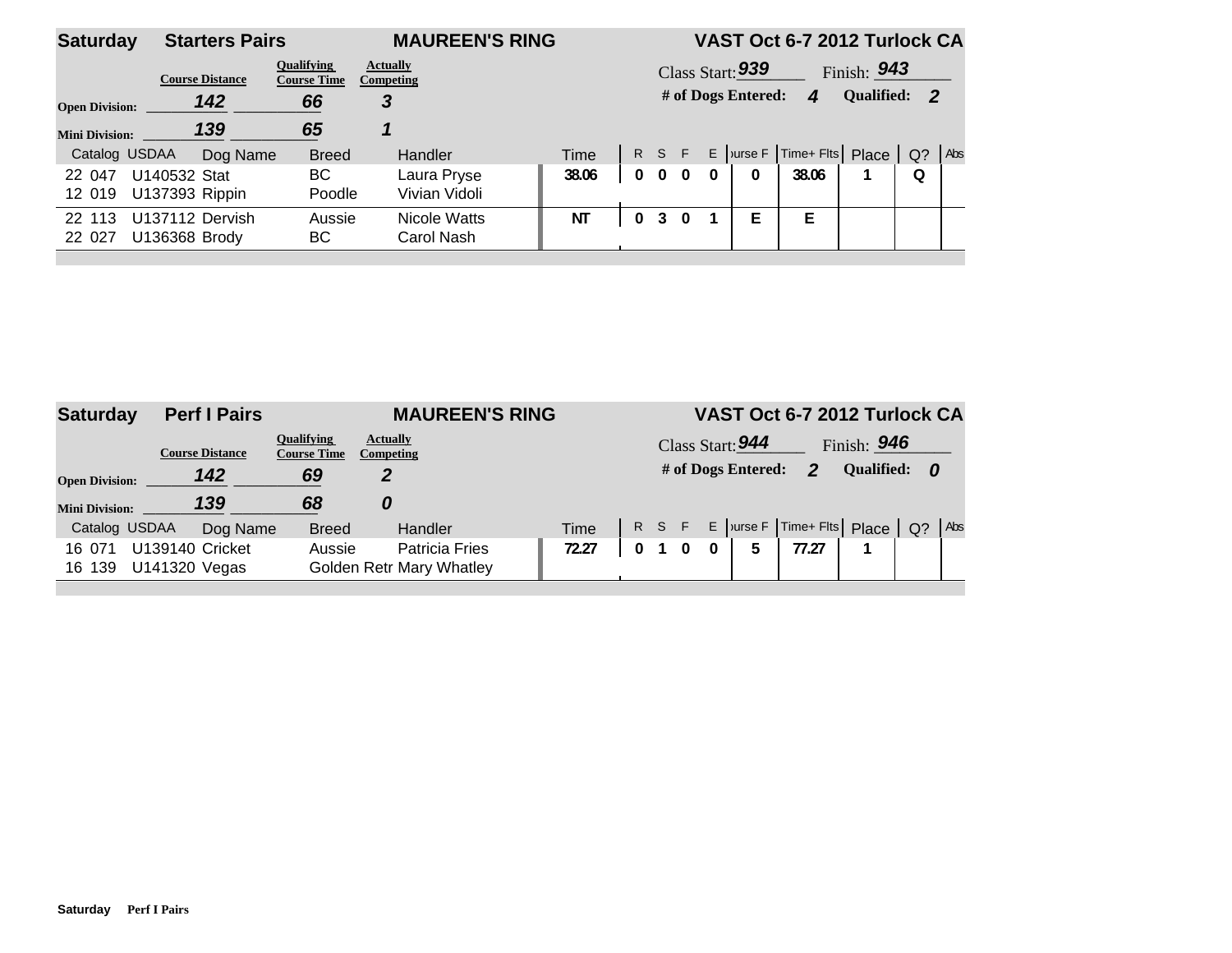| <b>Saturday</b>        | <b>Starters Jumpers</b> |                                              | <b>MAUREEN'S RING</b>    |       |           |                |              |          |                |              |                                 |   |   |               | VAST Oct 6-7 2012 Turlock CA |
|------------------------|-------------------------|----------------------------------------------|--------------------------|-------|-----------|----------------|--------------|----------|----------------|--------------|---------------------------------|---|---|---------------|------------------------------|
|                        | Yards                   | <b>Actually</b><br><b>SCT</b><br>Competing   |                          |       |           |                |              |          |                |              | Class Start: 801                |   |   | Finish: $812$ |                              |
| <b>Open Division:</b>  | 114<br>26<br>114<br>22  | 31<br>З<br>31<br>4                           |                          |       |           |                |              |          |                |              | # of Dogs Entered:              | 9 |   |               | Qualified: 4                 |
| <b>Mini Division:</b>  | 100<br>16<br>100<br>12  | 30<br>0<br>$\overline{2}$<br>32 <sub>2</sub> |                          |       |           |                |              |          |                |              |                                 |   |   |               |                              |
| Catalog USDAA Dog Name |                         | <b>Breed</b>                                 | Handler                  | Time  | Time Flts | $\mathsf{R}$   | <sub>S</sub> | F        | E              | Course Flts  | Total Fits Place Q? Abs YPS Pts |   |   |               |                              |
| 12 201                 | U139875<br>Kinetic      | Papillon                                     | Susan Paulsen            | 17.04 | 0.00      | $\Omega$       | $\Omega$     | 0        | $\Omega$       | $\Omega$     | 0.00                            |   | Q |               | 5.87                         |
|                        | 12019 U137393 Rippin    | Poodle                                       | Vivian Vidoli            | 20.11 | 0.00      | $\theta$       | $\Omega$     | 0        | $\Omega$       | $\mathbf{0}$ | 0.00                            |   | Q |               | 4.97                         |
| 22059 U136787          | Skor                    | BC                                           | Katy Robertson           | 19.39 | 0.00      | $\overline{0}$ | $\Omega$     | $\Omega$ | $\overline{0}$ | $\Omega$     | 0.00                            |   | Q |               | 5.88                         |
| 22 0 35                | U139004<br>Ruthie       | BC                                           | <b>Robert Greene</b>     | 25.92 | 0.00      | $\Omega$       |              | 0        | $\Omega$       | 5            | 5.00                            |   |   |               | 4.40                         |
|                        | 22 113 U137112 Dervish  | Aussie                                       | Nicole Watts             | 23.84 | 0.00      | $\Omega$       |              | 0        | $\Omega$       | 10           | 10.00                           |   |   |               | 4.78                         |
| 22 003 U136971 Zeva    |                         | BC                                           | Taffi Owen               | 23.54 | 0.00      | $\Omega$       | <sub>0</sub> | 0        | $\Omega$       | 30           | 30.00                           |   |   |               | 4.84                         |
| 26 191                 | U140040<br>Monty        | Aussie                                       | Liza Buckner             | 18.95 | 0.00      | $\overline{0}$ | $\Omega$     | $\Omega$ | $\Omega$       | $\Omega$     | 0.00                            |   | Q |               | 6.02                         |
| 26 0 83                | U138808<br>Dash         | BC                                           | <b>Brittany Silveira</b> | 21.41 | 0.00      | $\theta$       |              | 0        | $\Omega$       | 5            | 5.00                            |   |   |               | 5.32                         |
| 26 161                 | U508374 Beau            | BC                                           | Sylvie Lundergan         | 26.99 | 0.00      |                |              | 0        | 0              | 15           | 15.00                           |   |   |               | 4.22                         |

| <b>Saturday</b>                                |                 | <b>Perf I Jumpers</b>             |                                                                   | <b>MAUREEN'S RING</b> |       |           |              |          |              |          |             | VAST Oct 6-7 2012 Turlock CA           |   |             |              |  |
|------------------------------------------------|-----------------|-----------------------------------|-------------------------------------------------------------------|-----------------------|-------|-----------|--------------|----------|--------------|----------|-------------|----------------------------------------|---|-------------|--------------|--|
| <b>Open Division:</b><br><b>Mini Division:</b> | 22<br>16<br>12  | <u>Yards</u><br>114<br>114<br>100 | <b>Actually</b><br><b>SCT</b><br>Competing<br>34<br>34<br>6<br>33 |                       |       |           |              |          |              |          |             | Class Start: 812<br># of Dogs Entered: | 8 | Finish: 819 | Qualified: 4 |  |
| Catalog USDAA Dog Name                         | 8               | 100                               | 35<br>0<br><b>Breed</b>                                           | <b>Handler</b>        | Time  | Time Flts | $\mathsf{R}$ | S.       | $-$ F $\geq$ | E        | Course Flts | Total Fits Place Q? Abs YPS Pts        |   |             |              |  |
| 12009 U132740 Taffe                            |                 |                                   | Bedlington                                                        | Jeri Bernard          | 32.27 | 0.00      |              | $\Omega$ | $\Omega$     |          |             | 0.00                                   |   | Q           | 3.10         |  |
| 16071                                          | U139140 Cricket |                                   | Aussie                                                            | <b>Patricia Fries</b> | 27.02 | 0.00      |              | $\cap$   | $\cap$       | $\Omega$ |             | 0.00                                   |   | Q           | 4.22         |  |
| 16033                                          | U141309 Siobhan |                                   | BC                                                                | <b>Nancy Tetrick</b>  | 28.58 | 0.00      |              |          |              | $\Omega$ | 0           | 0.00                                   |   | Q           | 3.99         |  |
| 16 217                                         | U139516 Banio   |                                   | BC                                                                | Sandra Holley         | 30.36 | 0.00      |              |          |              | $\Omega$ |             | 0.00                                   | 3 | Q           | 3.75         |  |
| 16001                                          | U141450 Minnie  |                                   | Whippet                                                           | Sandra Holley         | 36.62 | 2.62      | $\Omega$     | $\Omega$ | $\Omega$     | $\Omega$ |             | 2.62                                   |   |             | 3.11         |  |
| 16 139                                         | U141320         | Vegas                             | Golden Retr                                                       | Mary Whatley          | 28.13 | 0.00      |              |          |              | $\Omega$ | 5           | 5.00                                   |   |             | 4.05         |  |
| 16041 U141451 Dani                             |                 |                                   | Min Am Sheph                                                      | Marsha West           | 34.42 | 0.42      |              |          |              |          | 30          | 30.42                                  |   |             | 3.31         |  |
| 22 117                                         | U138536         | Jed                               | BC                                                                | Linda Greene          | 27.87 | 0.00      |              |          |              |          |             | 5.00                                   |   |             | 4.09         |  |